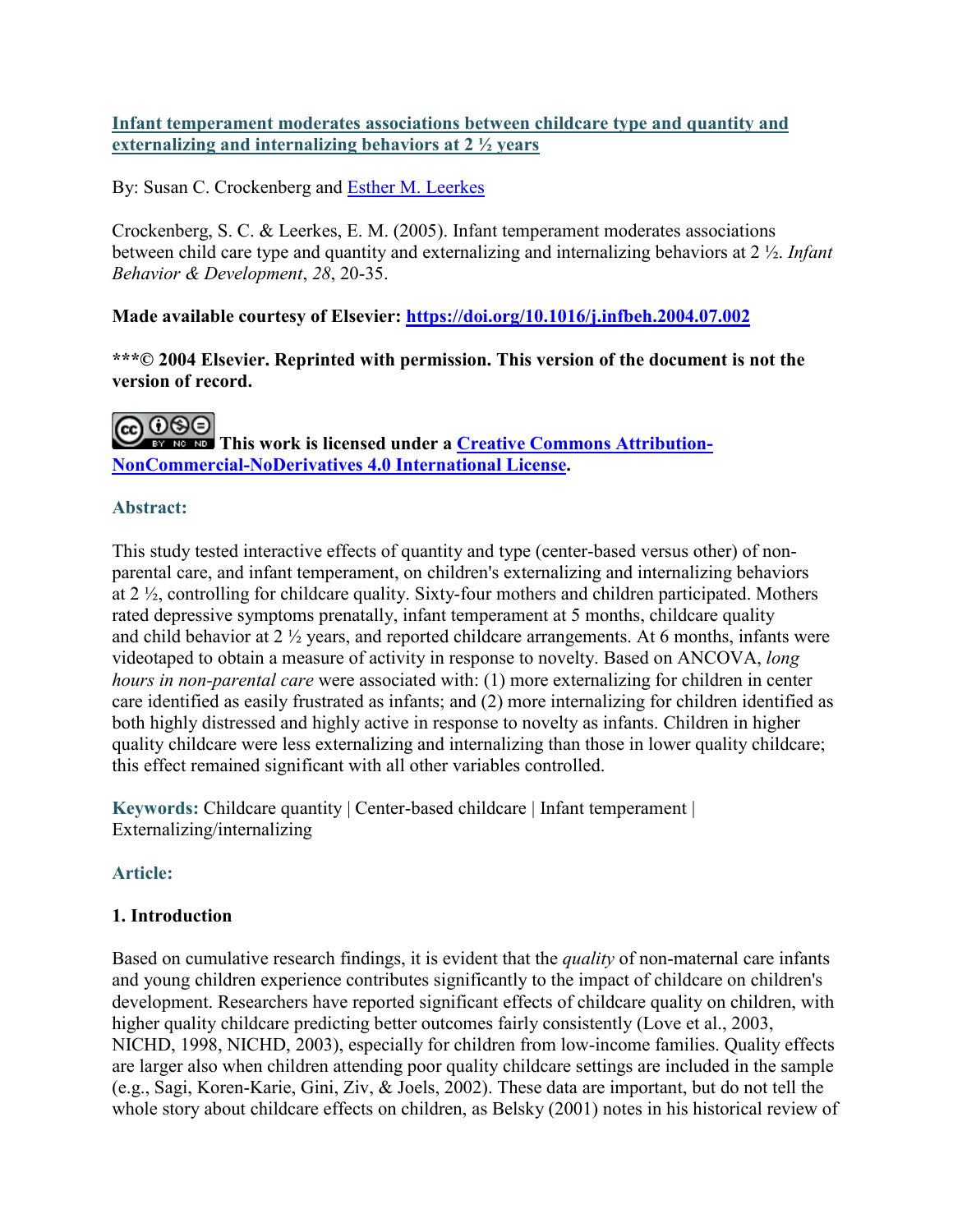the childcare debate and evidence. The possibility that long hours in day care adversely affect children's development has been a central issue in that debate for nearly two decades, and new data have renewed interest in the impact of quantity of childcare effects.

Long hours in childcare, and more center-based care were associated with aggressive behavior during early childhood (NICHD, 2003), and morning to afternoon increases in cortisol (a measure of stress reactivity) have been reported for infants and toddlers in full-day, center-based childcare (Watamura, Donzella, Alwin, & Gunnar, 2003), controlling for childcare quality. Others have reported associations between temperament, cortisol increases in center-based childcare, and both internalizing and externalizing behaviors (Kipp, 1995; Tout, de Haan, Kipp-Campbell, & Gunnar, 1998), suggesting that long hours in *center-based* care contribute to young children's behavioral tendencies, perhaps in conjunction with temperamental differences (Crockenberg, 2003). We test these hypotheses in this study, in an effort to identify conditions under which 2-year-olds in childcare are more or less likely to develop these behaviors.

#### 1.1. Center-based childcare as a contributor to children's behavioral development

Often children in center-based care have poorer developmental outcomes than do children in other types of childcare (NICHD, 2003, Sagi et al., 2002), even with amount of time in care controlled, although this effect may be moderated by childcare quality, and influenced by the childcare contexts to which center care is compared. Nonetheless, other aspects of center-based childcare, such as type and range of activities, the choice to participate in activities, and group composition (Harper & Huie, 1998), distinguish center-based child care from both home and family day care, and could explain the increasing cortisol levels and behavior tendencies associated with long hours in center-based care. We develop this line of reasoning briefly below to provide a conceptual basis for expecting long hours in center-based childcare to affect children adversely.

Group social interaction may be stressful because it requires children to engage with others. From Watamura et al. (2003), we know that children who engage in less social interaction show greater cortisol increases during the day, and it may be that stress occurs because even that much interaction is too much for some children, or because non-interaction comes at a cost in a context where social interaction is considered adaptive. At home, children can and do play alone, sometimes retreating to their rooms to prevent interruption from siblings or parents, or spending one-on-one time with a parent. In family childcare, older children may nurture younger children, serving as "adult substitutes" when necessary, and protecting them from some of the stresses inherent in social interaction. Such opportunities are less frequent in childcare centers.

Fabes, Harnish, and Martin (2003) point out similarly that center-based childcare brings young children into greater and more regular contact with more same-age peers than is typical at home, in neighborhoods, or even in family day care, where typically group size is smaller, with samesex peer groups having the strongest socializing influence. In particular, boys' peer groups involve physical contact, fighting, and taunting, as well as a hierarchical pecking order that increases certain kinds of conflicts and opportunities for boys to be winners or losers. This is significant in light of recent evidence that competition increases stress in young children. Donazella, Gunnar, Krueger, and Alwin (2000) reported decreasing vagal tone as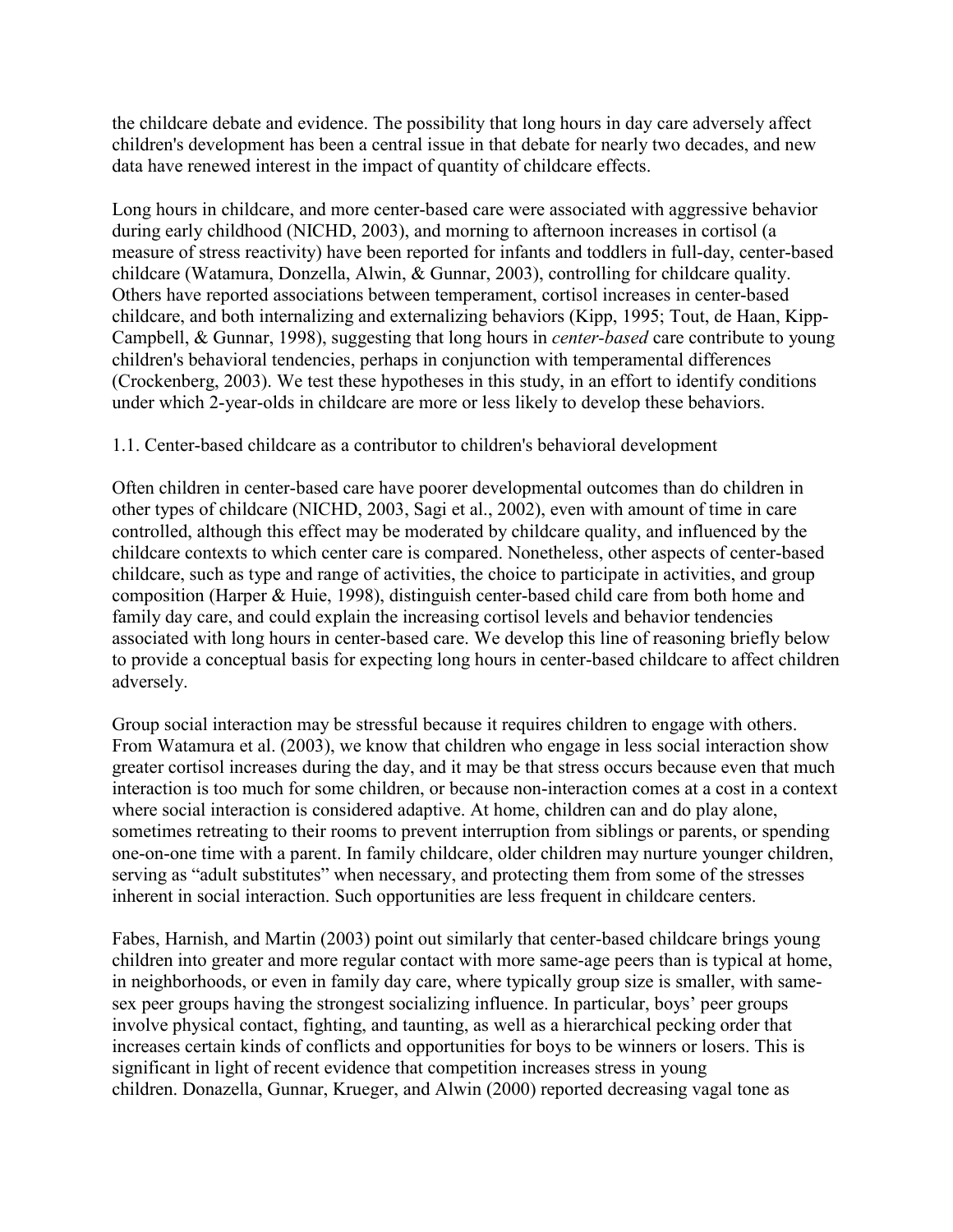children began to play competitively, indicating increased stress, and further decreases for children who became tense or angry as they began to lose, reactions linked to rising cortisol levels during competition. At homes and in family day care, such events should be less frequent on average, because fewer same-age, same-sex children are present in those contexts.

#### 1.2. Temperament as a moderator of children's reactions to childcare

Evidence that temperamental differences in infants and children moderate the impact of childcare on development is scant, but provocative. In a study by Dettling, Parker, Lane, Sebanc, and Gunnar (2000), increases in cortisol production from morning to afternoon in center-based childcare were greater for more emotionally negative children, and for those with lower selfcontrol. Similarly, children rated as more negative by researchers on arrival at childcare centers, and more temperamentally active by teachers on a standard toddler temperament assessment, had higher cortisol responses 90 min later, and engaged in more negative behavior toward peers and adults during intervening observations (Kipp, 1995). Additionally, in Watamura et al. (2003), teacher-reported social fearfulness was associated with larger cortisol increases from morning to afternoon among children attending full-time, center-based childcare. These data are consistent with the view that temperamental characteristics predispose some children to greater stress responses in certain childcare contexts, but they are by no means conclusive. The link between social fear and increases in cortisol in full-time childcare may reflect the effect of those increases on children's withdrawal (and thus teacher-rated fearfulness), rather than the reverse.

It follows from the above that researchers need to both control for pre-existing characteristics of children, as well as for childcare quality, and test moderating effects of temperament in assessing effects of long hours in non-parental care, particularly center-based care, on children. Equally important is the choice of appropriate temperament assessments. Based on what we know about fear and anger being linked to different sides of the brain (e.g., Dawson, 1994), we would expect specific measures of infant negative reactivity (i.e., distress to novelty, distress to limits) to predict specific child behaviors (e.g., fearfulness, aggression) better than global measures of "difficulty."

#### 1.3. Hypotheses

In sum, both argument and evidence suggest that long hours in center-care are more stressful for young children than long hours in other types of care, everything else equal, and that fearful or easily frustrated children may be most adversely affected by these conditions. Thus, we hypothesize that 2-year-olds who spend long hours in non-parental care engage in more externalizing and internalizing behaviors: (1) if they are in center-based rather than other types of non-parental care, or home care; (2) if they are more rather than less temperamentally reactive as infants; and (3) more so if these conditions (center care and temperamental reactivity) co-occur.

We hypothesize further that emotion-specific measures of infant temperament are linked with specific child behaviors. Distress to limits (frustration) is expected to predict externalizing behavior, whereas distress to novelty (fearfulness) is expected to predict internalizing behavior. Based on prior research on behavioral inhibition and anxiety (Crockenberg & Leerkes, 2003; Kagan, Snidman, Zentner, & Peterson, 1999), high infant distress to novelty coupled with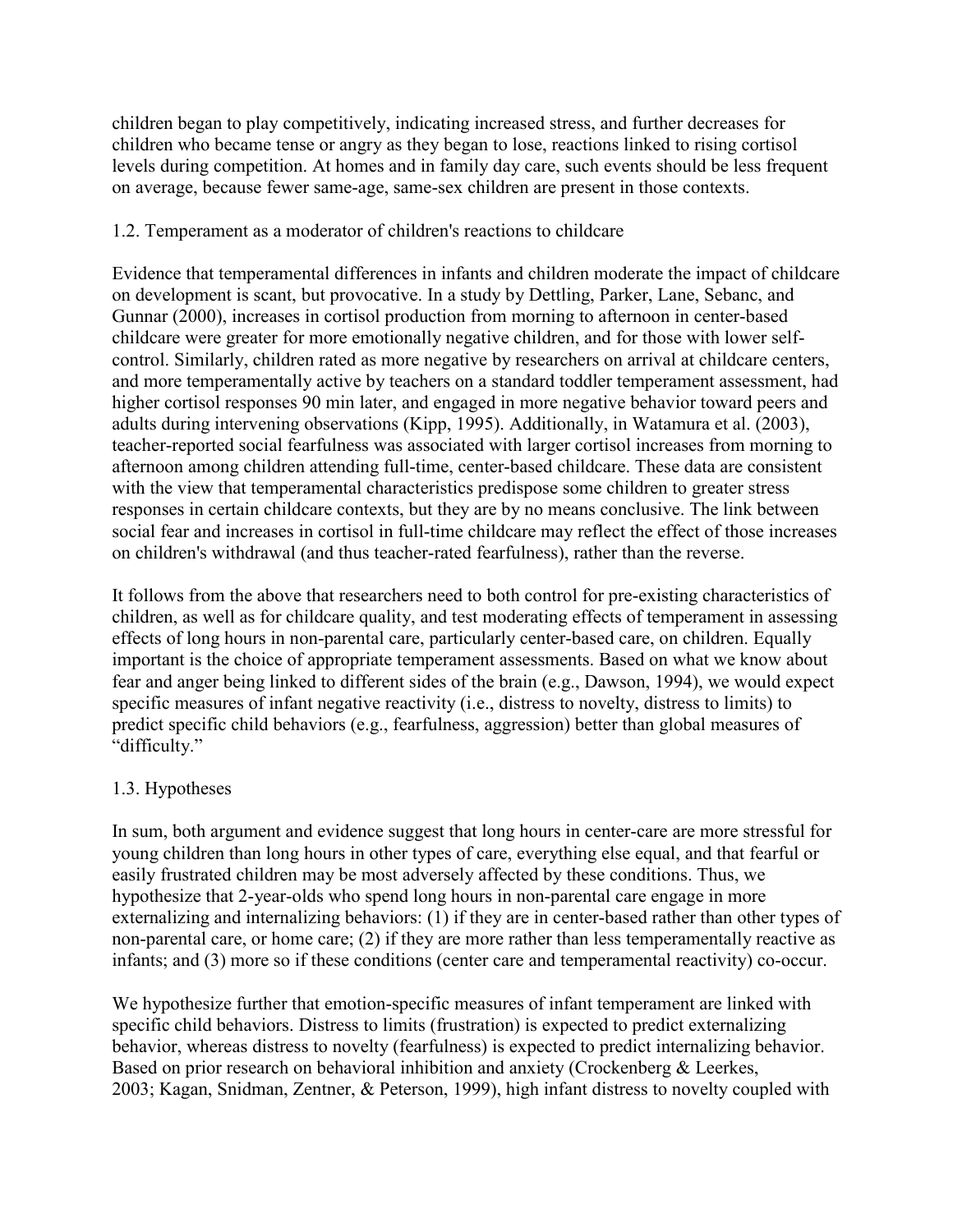high activity in response to novelty is a likely antecedent of young children's internalizing, and we include it as the primary temperament predictor of internalizing for this reason.

# **2. Method**

## 2.1. Participants

Sixty-four primiparous mothers and toddlers, of 92 on whom complete 6-month data were available, participated at 2 ½ years. Mothers averaged 31 years (range 21–41 years), had 16 years of education (range 11–20 years), and had been married/living with a partner for 5 years; 95% were Caucasian, 3% Asian, 2% Hispanic. Mean family income was \$61,460 (range \$15,000–140,000). Thirty-eight toddlers were male. All had been healthy at birth and full-term.

All mothers who remained in the area and who were willing to participate were included. Those who did not participate indicated that they were too busy for a variety of reasons, including the imminent or recent birth of another child. With one exception, participants did not differ from non-participants on demographic, maternal, or infant variables, or on childcare experience at 6 months, *p* levels >.20, two-tailed; mothers who participated at 2  $\frac{1}{2}$  were more educated than those who did not,  $t(90) = -2.12$ ,  $p < .05$ ,  $Ms = 15.6$  and 14.8 years, respectively.

#### 2.2. Procedure

Two months prior to delivery, mothers were recruited from birthing classes, and completed a demographic questionnaire by phone and a depressive symptoms questionnaire by mail. At 5 months postpartum, mothers rated infant temperament by phone; at 6 months, infants were videotaped during an assessment of infant affect and regulation, and mothers reported their childcare arrangements. When children were 2 ½, mothers reported their current childcare arrangements, and rated childcare quality by phone, then rated children's behavior on questionnaires that were mailed to them. Mothers received \$10 and were entered into a \$100 lottery for wave 1 data collection, and \$20 for participating in the follow-up.

#### 2.3. Measures

2.3.1. The Center for Epidemiologic Studies—Depression Scale (CES-D; Radloff, 1977)

Depressive symptoms were assessed using this 20-item checklist of moods, feelings, and cognitions associated with depression (e.g., I felt depressed, I felt that people dislike me) designed for use with community samples. Respondents indicate on a 4-point scale how often they felt or thought a particular way during the previous week. The CES-D has demonstrated good/adequate convergent validity with Research Diagnostic Criteria for depression, a standardized psychiatric interview, and with the Beck Depression Inventory (Spitzer, Endicott, & Robins, 1978). Items were averaged to derive a prenatal measure of depressive symptoms (Cronbach's  $\alpha$  = .88), included as a covariate when regressing internalizing on its predictors.

#### 2.3.2. Infant Behavior Questionnaire (IBQ)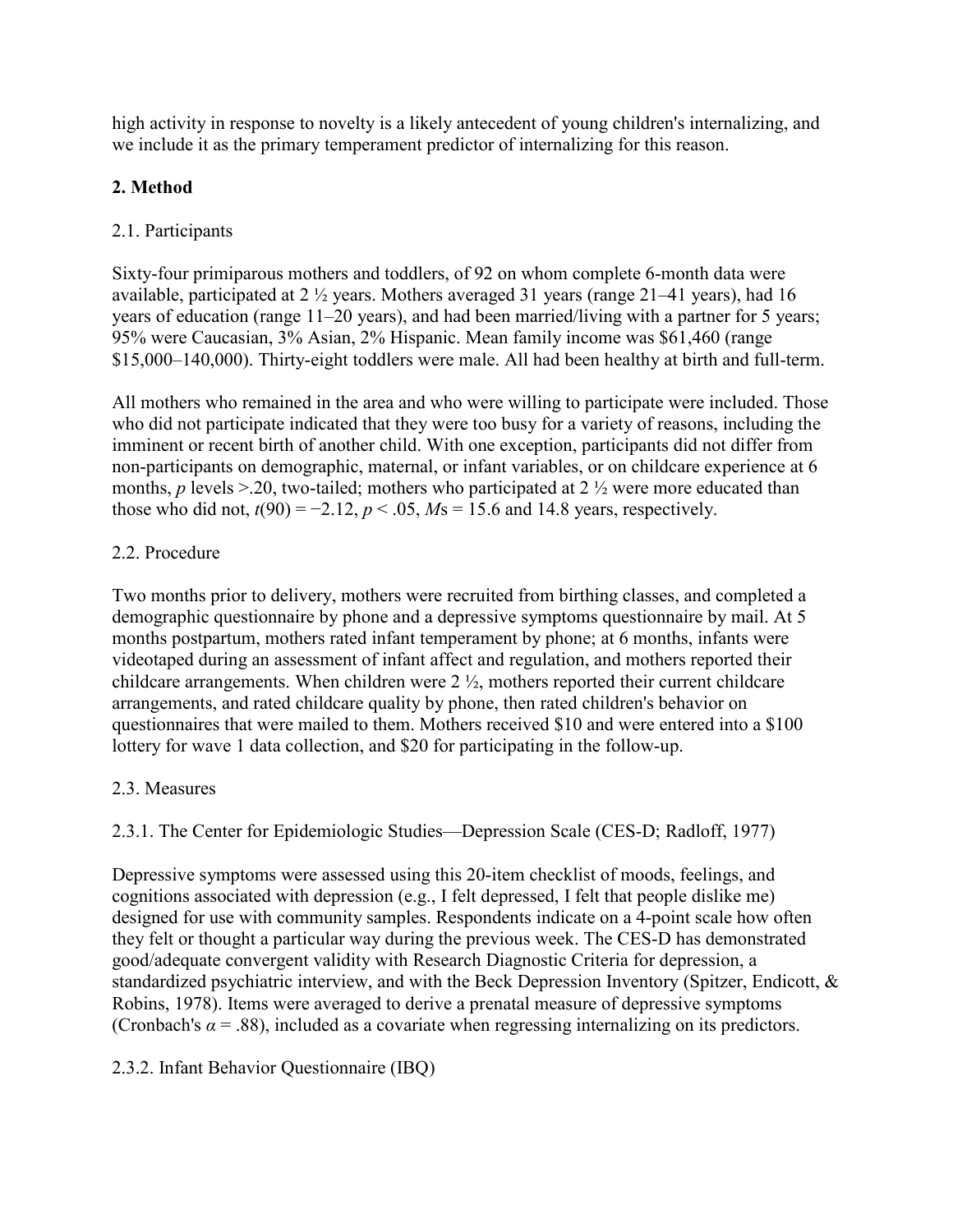Two IBQ subscales (Rothbart, 1981) were administered to assess mothers' perceptions of their infant's temperament, distress to limitations (frustration), and distress and latency to approach sudden or novel stimuli (fear). Mothers indicated on a 7-point scale how frequently their infants responded to specific events in a particular fashion during the previous week (e.g., when introduced to a stranger, clung to the parent or approached the stranger at once). At 6 months, subscales have good internal reliability (.75–.81), inter-rater reliability (.54–.66), concurrent validity with home observations of infant temperament, mean  $r = .40$ , and with the negative emotionality and approach-sociability subscales of the Revised Infant Temperament Questionnaire and the Infant Characteristics Questionnaire, *r* = .61–.73 (Goldsmith, Rieser-Danner, & Briggs, 1991; Rothbart, 1981; Rothbart & Goldsmith, 1985). Mean ratings from the 17-item *distress to novelty* scale (Cronbach's *α* = .68), and the 20-item *distress to limits* scale  $(a = .78)$  served as emotion-specific measures of infant temperament.

#### 2.3.3. Six-month behavioral observation

Infant behavior was videotaped during a laboratory assessment of infant emotion and emotion regulation, in which infants were placed in a car seat, situated so that by turning they could see their mothers, seated 3 ft away. The novel toys (a bumble ball and fire truck) were counterbalanced to control for order effects. During the first novelty task, mothers remained neutral so that we could observe infants' responses to the toy, both reactive and regulatory, without maternal intervention. Details of the assessment have been published elsewhere, and are available from the authors.<sup>1</sup>

Infant behavior was coded *continuously* from videotapes using a computerized, event-based coding system. Trained students coded in pairs to maintain accuracy, while watching the videotape, operating the VCR, and entering codes; they were blind to other data. The authors coded 25 videotapes independently, at the beginning and midway through, to assess reliability and to prevent coder drift. Thirteen mutually exclusive behavioral codes, adapted from Rothbart, Ziaie, and O'Boyle (1992), were used to code infant behavior. Inter-coder reliability for all codes within a 1-s interval ranged from .65 to .87, mean  $\kappa$  = .75. Full descriptions of codes are available from the authors. Of these, only infant *activity* was included here based on its a priori association, in conjunction with distress to novelty, with internalizing-type behaviors, as explained above. *Activity* included stimulation and partial reach because both involved active movement and correlated similarly with other infant behaviors, as well as with each other,  $r(87) = .43$ ;  $p < .01$ ; the frequency distribution was positively skewed, and thus adjusted using a logarithmic transformation. For clarity, descriptive data are presented for the nontransformed variable, *mean* percent time in seconds = 6.28, range 0–33.24.

#### 2.3.4. Child Behavior Checklist (CBCL)/2–3 (Achenbach, 1992)

This 100-item checklist was administered to mothers to assess children's behavioral tendencies. Mothers rate how true each item is for their child within the 2 months on a 3-point Likert scale (0, Not True; 1, Somewhat/Sometimes True; 2, Very/Often True). The CBCL/2–3 yields two broadband scales employed as measures of child behavior at 2 ½: externalizing, which includes aggressive and destructive scales; and internalizing, which includes anxious/depressed, withdrawn, and somatic symptoms scales. Both scales have high test–retest reliabilities,  $r = .84$ ,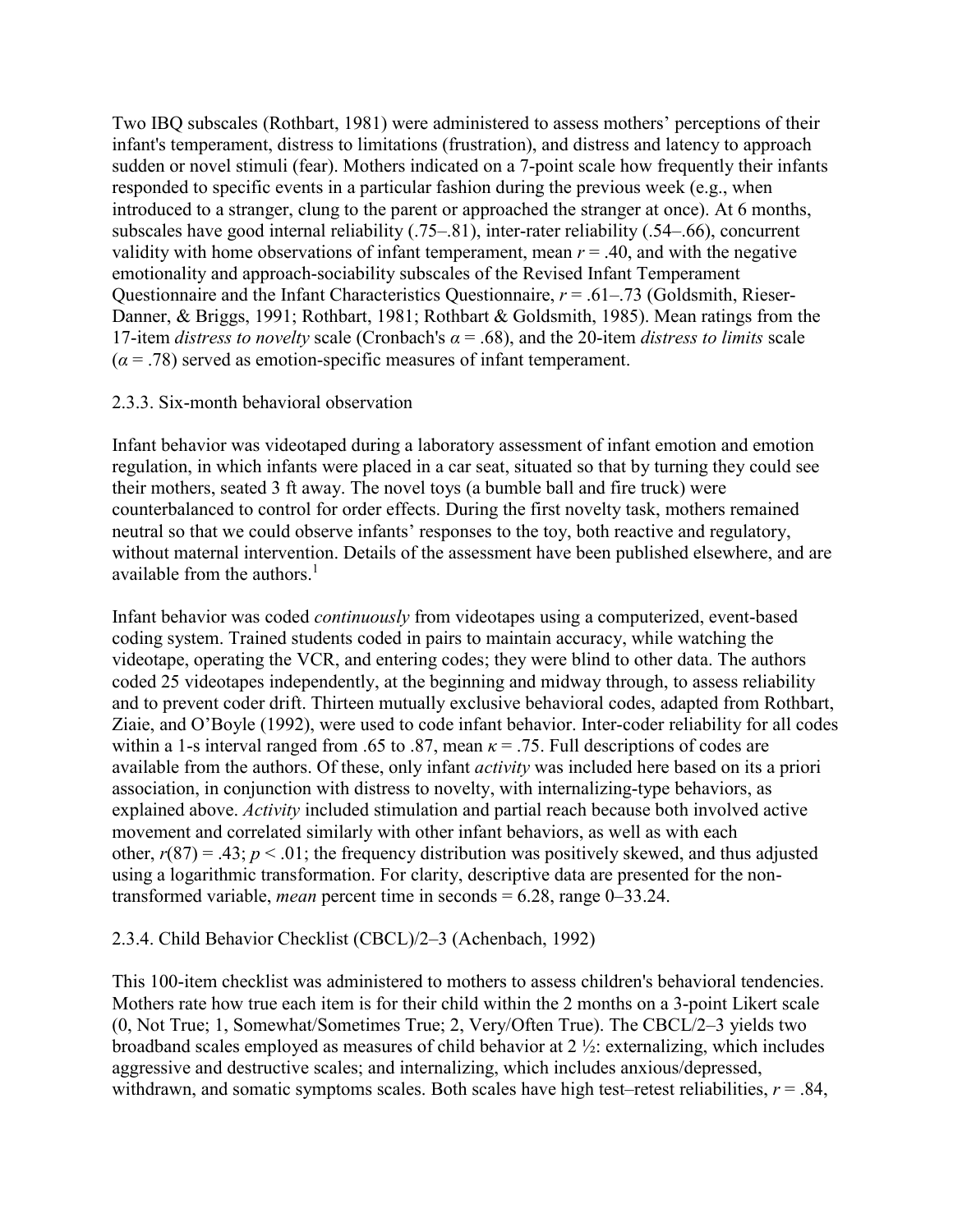.87 over a 1-week period; good inter-parental agreement at age 2, *r* = .69 and .67; and stability over 1 year,  $r = .67$  and  $.65$ , for externalizing and internalizing, respectively. Validity is supported by their ability to discriminate demographically matched, referred and non-referred children, with externalizing accounting for more variance than internalizing in discriminating boys, and the pattern reversed for girls (Achenbach, 1992).

Means (and standard deviations) for standardized *t*-scores were 49.05 (8.12) and 46.48 (8.59), for externalizing and internalizing scales, respectively. Externalizing and internalizing were normally distributed, and there were no outliers.

# 2.3.5. Childcare information

Mothers provided information when children were 6 months and 2 ½ years on their employment, type and quantity (hours per week) of childcare, and the age at which non-parental care began. At 2 ½ years, mothers rated their satisfaction with the *quality* of their current childcare on a 1–10 scale, with 1 indicating "very dissatisfied" and 10 "very satisfied". This rating served as the measure of childcare quality. Although it lacks the specificity (i.e., regarding facilities and interactions) that characterizes standard measures of quality, this mother-report measure did *not* correlate significantly with maternal characteristics (i.e., maternal education, depressive symptoms), and therefore did not appear biased (see Table 2). Further support for its construct validity is inferred from its correlations with outcome measures, as discussed below. Children cared for by parents at home  $(n = 25)$ , for whom no quality ratings were available, were given the mean childcare quality rating in order to include them in analyses.

Of the 31 infants in non-parental care at 6 months, only 8 were in center care, which precluded testing the interactive effect of long hours in center-based childcare at that age on later behavior, or its cumulative effect over time. Nor did age of entry into care, non-parental care at 6 months, or its quantity, correlate significantly with any 2 ½-year behavior, *p* values >.20. However, both age of entry and care quantity at 6 months correlated significantly with care quantity at 2 ½ years,  $r(38) = -.56$ ,  $p < .01$ , and  $r(38) = .56$ ,  $p < .01$ . Infants who entered non-parental care earlier, or spent longer hours in childcare at 6 months, spent more time in childcare at 2  $\frac{1}{2}$  years, suggesting that any interactive effects of later quantity of care on child behavior might reflect the cumulative impact of long hours of childcare over time. To explore this possibility, we conducted post-hoc analyses in which any interaction significant with quantity of care at 2 ½ was replaced by the 6-month quantity variable.

| <b>Table 1.</b> Descriptive data for children in non-parental childcale at 2 72 years ( $n = 39$ ) |      |                      |            |                                    |      |          |  |  |
|----------------------------------------------------------------------------------------------------|------|----------------------|------------|------------------------------------|------|----------|--|--|
|                                                                                                    |      | Center care $(n=18)$ |            | Other non-parental care $(n = 21)$ |      |          |  |  |
|                                                                                                    | M    | S.D.                 | Range      |                                    | S.D. | Range    |  |  |
| Quantity (hours per week)                                                                          | 29.9 | 12.1                 | 6–45       | 30.5                               | 14.1 | $8 - 50$ |  |  |
| Ouality                                                                                            |      |                      | $4 - 10$   | 8.9                                |      | $5 - 10$ |  |  |
| Age of entry (in months)                                                                           | 8.9  | 8.8                  | $1.5 - 30$ |                                    |      | $2 - 24$ |  |  |

| <b>Table 1.</b> Descriptive data for children in non-parental childcare at $2 \frac{1}{2}$ years ( $n = 39$ ) |
|---------------------------------------------------------------------------------------------------------------|
|---------------------------------------------------------------------------------------------------------------|

Of the 40 children whose mothers were employed at 2 ½, 39 experienced some type of nonparental care. Of these, 18 were in center-based care, 21 were in family day care, or some other type of non-maternal care; one child was cared for exclusively by father in mother's absence, and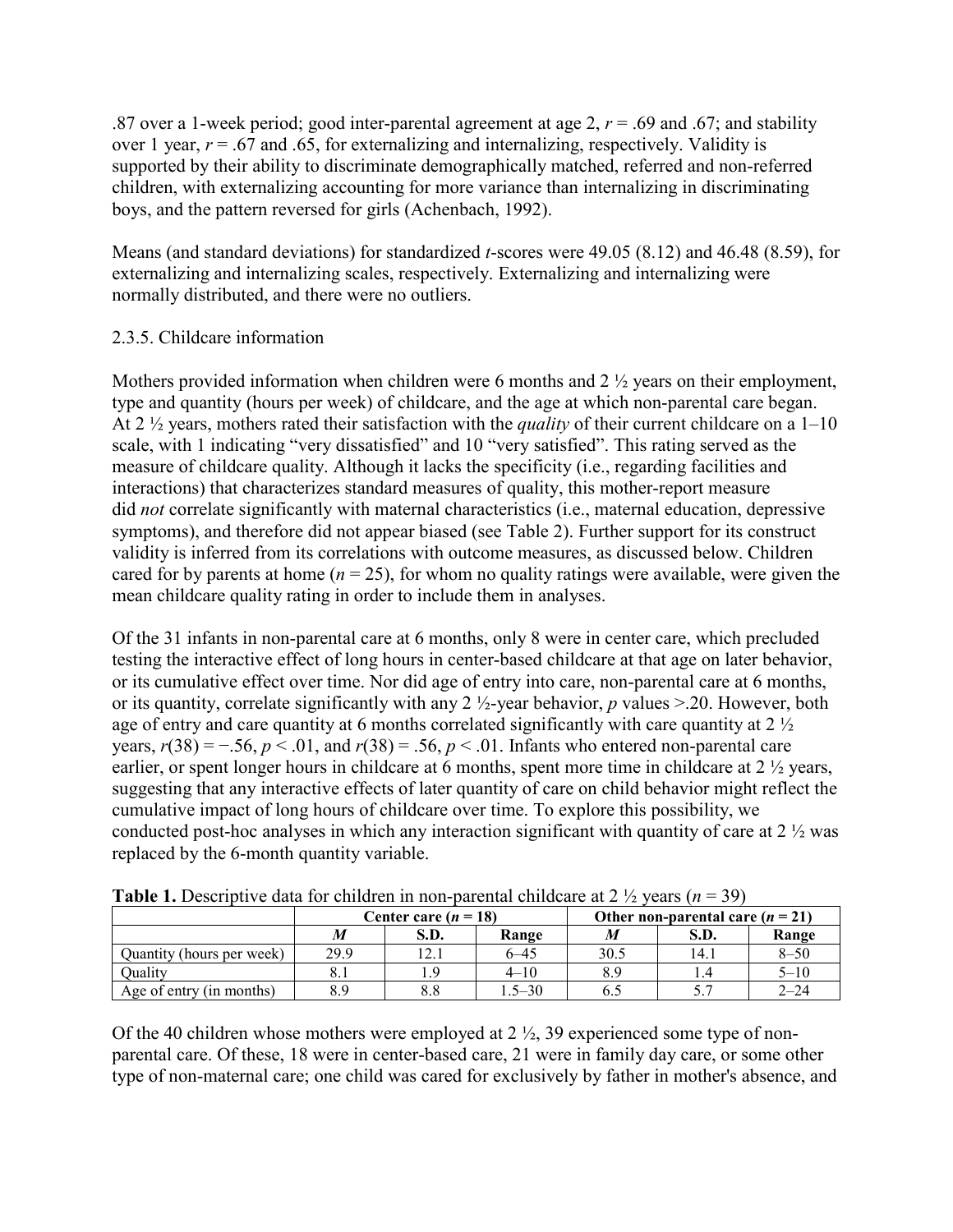for analyses was included with the 24 children cared for at home by mothers. Descriptive data on the 2 ½-year childcare sample are presented in Table 1.

**Table 2.** Correlations between childcare variables, infant and mother predictors, and 2 ½-year behaviors

|                               | $\mathbf{2}$ | 3      | 4      | 5      | 6       |         | 8                   |                | 10                  | 11               |
|-------------------------------|--------------|--------|--------|--------|---------|---------|---------------------|----------------|---------------------|------------------|
| 1. IBQ distress to limits     | .14          | .09    | $-.02$ | $-.00$ | .20     | $-.27*$ | $-.21$ <sup>t</sup> | $-.03$         | $.28*$              | .14              |
| 2. IBQ distress to novelty    |              | $-.15$ | .05    | $-.11$ | .17     | .12     | .07                 | $-.04$         | .03                 | .02              |
| 3. Infant activity            |              |        | $-.02$ | .10    | $-.01$  | $-.13$  | .23 <sup>t</sup>    | .14            | $-.03$              | .10              |
| 4. Family income              |              |        |        | .07    | $-.30*$ | $-.04$  | $-.03$              | $-.08$         | $-.04$              | $-.11$           |
| 5. Mother's education         |              |        |        |        | $-.26*$ | $-.05$  | $-.00$              | .08            | $-.21$ <sup>t</sup> | $-.19$           |
| 6. Prenatal depression        |              |        |        |        |         | $-.03$  | .06                 | $-.10$         | .16                 | .22 <sup>t</sup> |
| 7. Reported childcare quality |              |        |        |        |         |         | .02                 | $-.23^{\rm t}$ | $-.36***$           | $-.26*$          |
| 8. Childcare quantity         |              |        |        |        |         |         |                     | $.39***$       | $-.05$              | $-.19$           |
| 9. Childcare type             |              |        |        |        |         |         |                     |                | $-.04$              | $-.18$           |
| 10. Externalizing behavior    |              |        |        |        |         |         |                     |                |                     | $.68**$          |
| 11. Internalizing behavior    |              |        |        |        |         |         |                     |                |                     |                  |

*Note*: *n* = 64.

 $t_p < 0.10$ , based on two-tailed tests.

 $* p < .05$ , based on two-tailed tests.

\*\*  $p < .01$ , based on two-tailed tests.

#### **3. Results**

3.1. Zero-order correlations and child gender *t*-tests

Independent samples *t*-tests were used to test gender differences in predictors and outcomes. Only IBQ distress to limits (frustration) differed by gender; mothers rated males as more easily frustrated at 5 months ( $M = 3.08$ , S.D. = .62) than females ( $M = 2.72$ , S.D. = .66),  $t(62) = 2.27$ , *p* < .05. Thus, both gender and frustration were included in models testing conditions associated with differences in externalizing behavior, the presumed correlate of frustration.

Simple correlations were calculated between demographic, maternal, and infant variables, childcare predictors, and internalizing and externalizing behaviors to identify potential covariates and assess collinearity among predictors. As shown in Table 2, reported childcare quality correlated significantly and negatively with both child behaviors at 2 ½, but *not* with maternal education or depression, indicating that quality ratings were not biased by these maternal characteristics. Neither type nor quantity of care correlated with either child behavior. Reported care quality correlated negatively also with 5-month distress to limits, and both correlated in turn with externalizing behavior, possibly due to shared source variance. Maternal education correlated negatively with externalizing, depressive symptoms correlated positively with internalizing, as trends, and hence were covaried in subsequent analyses. Significant correlations remained when recalculated for children in non-parental care  $(n = 39)$ , with one exception: the correlation of maternal education and depression was no longer significant, *r*(38) = −.21, *p* > .10. Distress to novelty correlated significantly with maternal depression also,  $r(38) = .39$ ,  $p < .05$ .

Reported childcare quality correlated negatively, as a trend, with care type; mothers rated quality of center care lower than other types of care, although this association was only a one-tailed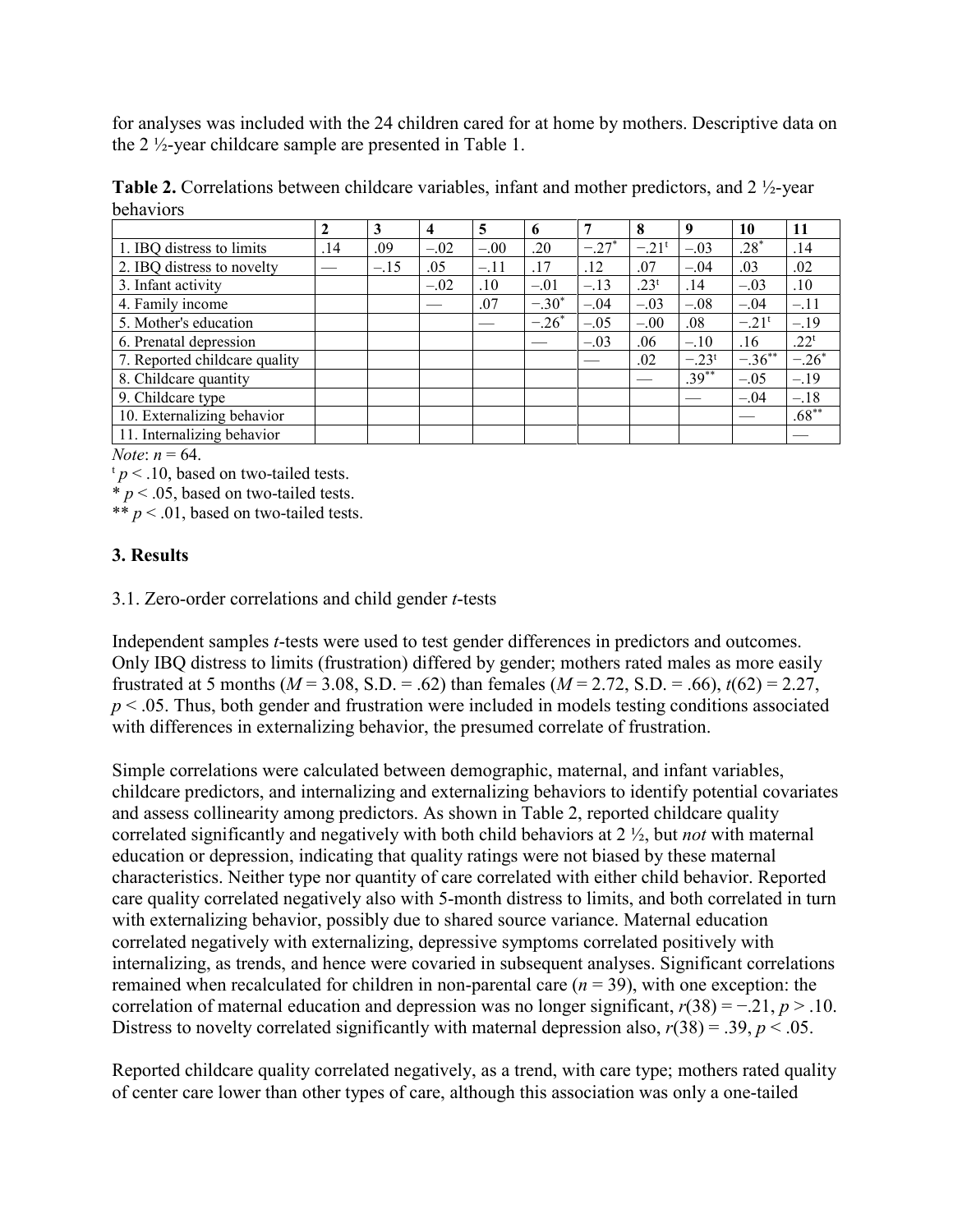trend for children in non-parental care,  $r(38) = -.26$ ,  $p < .06$ . The correlation of care type and quantity was an artifact of including children in exclusive parent care in the other care group, as indicated by the low association for children in non-parental care,  $r(38) = -0.02$ . As shown in Table 1, children averaged equal time in center-based and other types of non-parental care.

# 3.2. Interactive effects of childcare type, quantity, and infant characteristics on child behavior

ANCOVA were conducted on externalizing and internalizing behaviors to test the hypothesized interactions between childcare type, quantity, and temperament, controlling for reported childcare quality and other covariates specific to that behavioral outcome. In each analysis, care quantity, care type, $<sup>2</sup>$  and infant temperament were included as fixed factors; care quality, and</sup> either maternal education and child gender, or maternal depression, were covariates. Interactions of care type and quantity, type and temperament, quantity and temperament, and the three-way interaction of type, quantity, and temperament were tested, the latter for externalizing only as explained below. Preliminary analyses were conducted to determine if child gender and care quality interacted with care type and quantity, and hence should be covaried in these analyses.

# 3.2.1. Preliminary analyses

To assess interactive effects of gender on child behavior, care type, care quantity, and child gender were included as fixed factors in the ANCOVA, and their interactions tested; care quality, and either maternal education or depression were covariates. There were no significant type by gender interactions,  $F(1,54) = 2.71$ ,  $p > .10$ , and  $F(1,54) = .10$ , ns, for externalizing and internalizing behavior, respectively. Thus, child gender was included only as a covariate in the hypothesis testing analyses for externalizing, as explained above.

To determine if *quality* of childcare interacted with other childcare variables or infant temperament, care type, quantity, and quality, and temperament were included as fixed factors (based on median splits) in the ANCOVA, and their interactions tested, with child gender and either maternal education or depression covaried. There were no significant interactions between care quality and any other variable, for either child behavior, *p* values >.20; thus care quality was included as a simple covariate in the hypothesis testing analyses.

| <b>Source</b>                               | d.f. | <b>SS</b>  | <b>MS</b> | $\bm{F}$ |            |
|---------------------------------------------|------|------------|-----------|----------|------------|
| Maternal education                          |      | 151.12     | 151.12    | 3.16     | .08        |
| Reported childcare quality                  |      | 385.18     | 385.18    | 8.06     | .01        |
| Child gender                                |      | .00.       | .00.      | .00.     | .99        |
| Infant temperament (distress to limits)     |      | 39.97      | 39.97     | .84      | .37        |
| Childcare type                              |      | .00.       | .00.      | .00.     | .99        |
| Childcare quantity                          |      | .00.       | .00.      | .00.     | .99        |
| Type $\times$ quantity                      |      | 238.96     | 238.96    | 5.00     | .03        |
| Type $\times$ temperament                   |      | 325.66     | 325.66    | 6.81     | .01        |
| Quantity $\times$ temperament               |      | 35.29      | 35.29     | .74      | .39        |
| Type $\times$ quantity $\times$ temperament |      | 134.88     | 134.88    | 2.82     | <u>.09</u> |
| Error                                       | 51   | 2,438.80   | 47.82     |          |            |
| Total                                       | 64   | 158,107.00 |           |          |            |

**Table 3.** Between subjects ANCOVA for externalizing behavior

*Note*: Effects significant at  $p < .05$  are boldfaced; trends,  $p < .10$ , are underlined.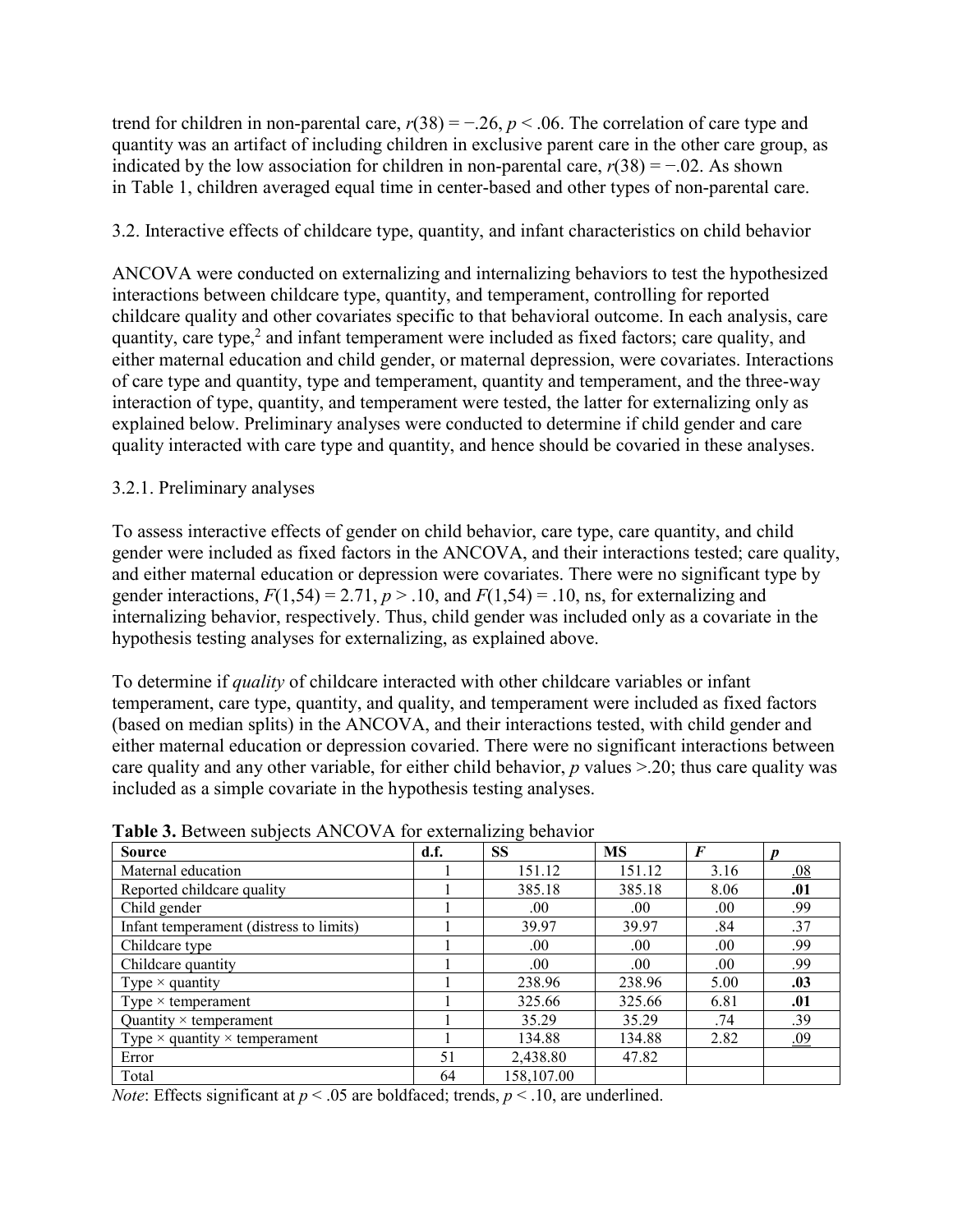#### 3.2.2. Externalizing

As shown in Table 3, externalizing varied as a function of the covariates, maternal education (a trend) and reported care quality; lower education and lower quality were associated with more externalizing behavior. As hypothesized, care type interacted with care quantity, and separately with infant temperament, to predict externalizing; the three-way interaction of care type, quantity, and distress to limits was a trend.

To interpret the type by quantity interaction, ANCOVA were conducted within groups identified as high or low on quantity (i.e., hours of care per week). High hours was defined as more than 30 h a week of non-parental care, low hours as 30 or fewer hours a week, and included children in exclusive parental care. Care type and temperament were fixed factors, with care quality and child gender covaried. Childcare type was significant for children in non-parental care for long hours,  $F(1,20) = 5.17$ ,  $p < 0.05$ . Children in long hours of center care were more externalizing than those in long hours of other non-parental care,  $M = 50.73$ , S.E. = 1.97, and  $M = 44.00$ , S.E. = 2.01, respectively. No effect of care type was seen for those in non-parental care for few or no hours, *F*(1,42) = 2.69, *p* > .10, *M* = 45.11, S.E. = 2.84, and *M* = 50.57, S.E. = 1.39, for center and other types of care, respectively.

To interpret the type by temperament interaction, type of care differences were tested within groups above or below the median of 5-month distress to limits to determine whether children identified as more or less easily frustrated as infants differed in externalizing as a function of the type of care experienced at 2 ½. Care type and quantity were fixed factors, with reported care quality and child gender covaried. When distress to limits was high (i.e., infants easily frustrated), externalizing differed by care type,  $F(1,30) = 4.76$ ,  $p < .05$ . As expected, children who were easily frustrated as infants were more externalizing in center care than in other types of care,  $M = 53.18$ , S.E. = 2.15, and  $M = 45.18$ , S.E. = 2.57, for center and other care, respectively. Contrary to expectation, among children who were less easily frustrated as infants, those in other types of care were more externalizing than those in center-based childcare,  $F(1,31) = 5.43$ , *p* < .05, *M* = 49.81, S.E. = 1.61, and *M* = 43.08, S.E. = 2.39, for other and center care, respectively. However, when the analysis was repeated with children in non-parental care only, there was no longer a type of care effect in the low distress to limits group,  $F(1,20) = .94$ , ns, indicating that children in parental care explained the care type effect in the full sample, low distress group. Among children in non-parental care, differences in externalizing as a function of care type were apparent only for those identified as easily frustrated as infants,  $F(1,17) = 5.70$ , *p* < .05, *M* = 53.54, S.E. = 1.57, and *M* = 47.94, S.E. = 1.52.

Based on the hypotheses, long hours in center-based childcare were expected to be associated with externalizing behavior for children identified as temperamentally reactive (i.e., easily frustrated) as infants. Hence, testing the type  $\times$  quantity interaction within groups of more and less easily frustrated infants is justified, despite the trend shown by the three-way interaction in the full sample analysis (see Table 3). As expected, care type and quantity interacted to predict externalizing behavior among children easily frustrated as infants,  $F(1,30) = 5.27$ ,  $p < .05$ , with reported care quality, maternal education, and child gender covaried. As shown in Fig. 1, among such children, externalizing behavior was higher for children in long hours of center care than for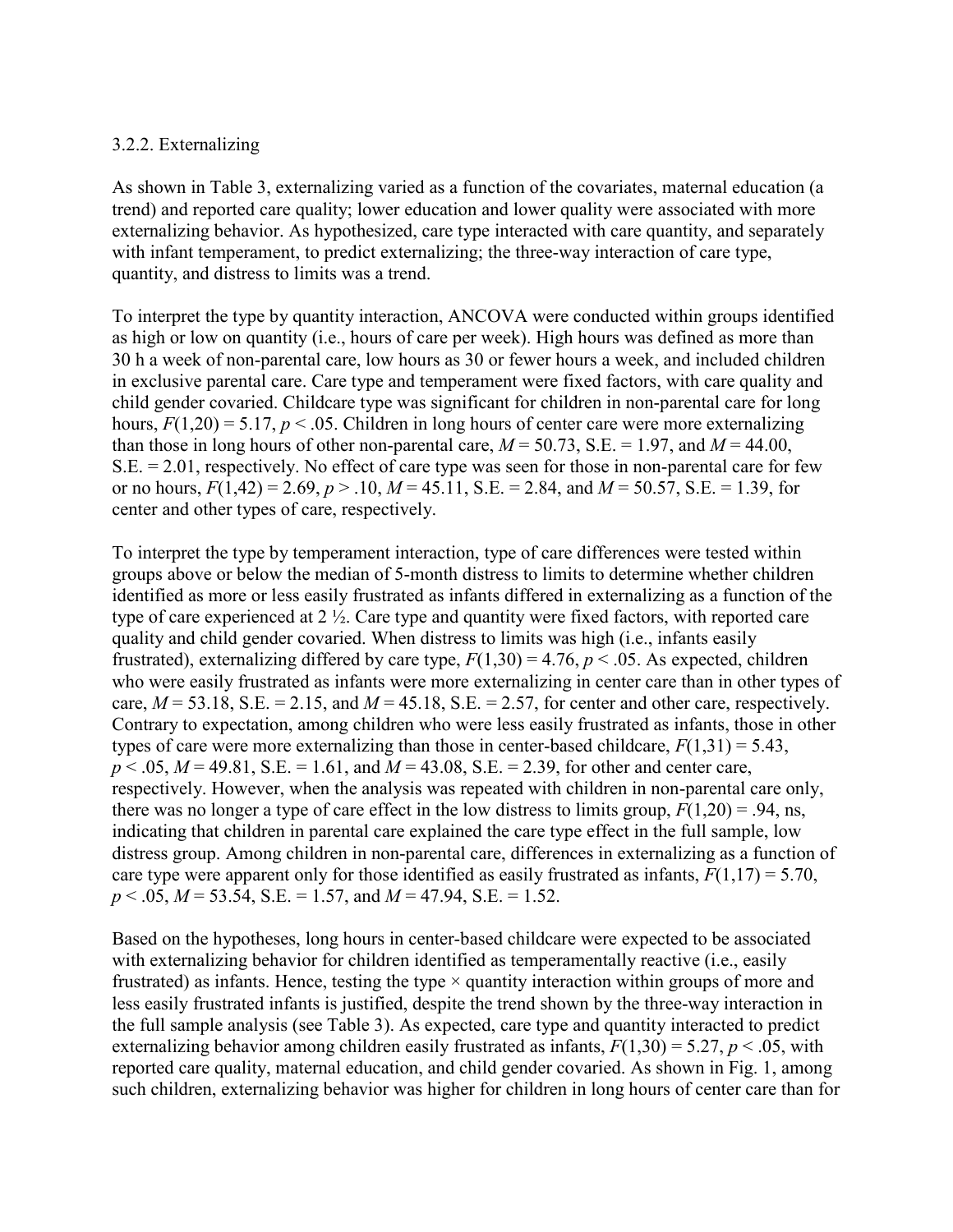children in long hours of other non-parental care. For children less easily frustrated as infants, there was no comparable interactive effect:  $F(1,32) = .29$ , ns.



Fig. 1. Care type by quantity interaction in relation to externalizing behavior for children identified as highly distressed to limits (easily frustrated) as infants.

#### 3.2.3. Internalizing

Including the distress to novelty by activity interaction as the temperament predictor of internalizing behavior creates the expectation of a four-way interaction (care type  $\times$  quantity  $\times$  distress to novelty  $\times$  activity), which could not be tested in this sample. Instead, two ANCOVA models were tested, one that included the three-way interaction of care type by distress to novelty by activity, and a second that included the three-way interaction of quantity by distress to novelty by activity. In the first analysis, the care type  $\times$  distress  $\times$  activity interaction was not significant,  $F(1,63) = .07$ , ns. Results of the second ANCOVA are shown in Table 4.

| <b>Table 4.</b> Between subjects ANCOVA for internalizing behavior |  |  |  |
|--------------------------------------------------------------------|--|--|--|
|--------------------------------------------------------------------|--|--|--|

| <b>Source</b>                                           | d.f. | <b>SS</b>  | <b>MS</b> | $\boldsymbol{F}$ | Ŋ   |
|---------------------------------------------------------|------|------------|-----------|------------------|-----|
| Prenatal maternal depression                            |      | 14.35      |           | .27              | .61 |
| Reported childcare quality                              |      | 491.91     |           | 9.08             | .01 |
| Infant temperament: distress to novelty                 |      | 151.76     |           | 2.80             | .10 |
| Infant temperament: activity                            |      | 96.83      |           | 1.79             | .66 |
| Childcare type                                          |      | 303.47     |           | 5.60             | .02 |
| Childcare quantity                                      |      | 28.27      |           | .52              | .47 |
| Distress to novelty $\times$ activity                   |      | 363.40     |           | 6.70             | .05 |
| Type $\times$ quantity                                  |      | 279.16     |           | 5.15             | .03 |
| Quantity $\times$ distress to novelty                   |      | 36.93      |           | .68              | .41 |
| Quantity $\times$ activity                              |      | 10.23      |           | .19              | .66 |
| Quantity $\times$ activity $\times$ distress to novelty |      | 221.11     |           | 4.08             | .05 |
| Error                                                   | 52   | 2,818.78   | 54.21     |                  |     |
| Total                                                   | 64   | 142,941.00 |           |                  |     |

*Note*: Effects significant at  $p < .05$  are boldfaced.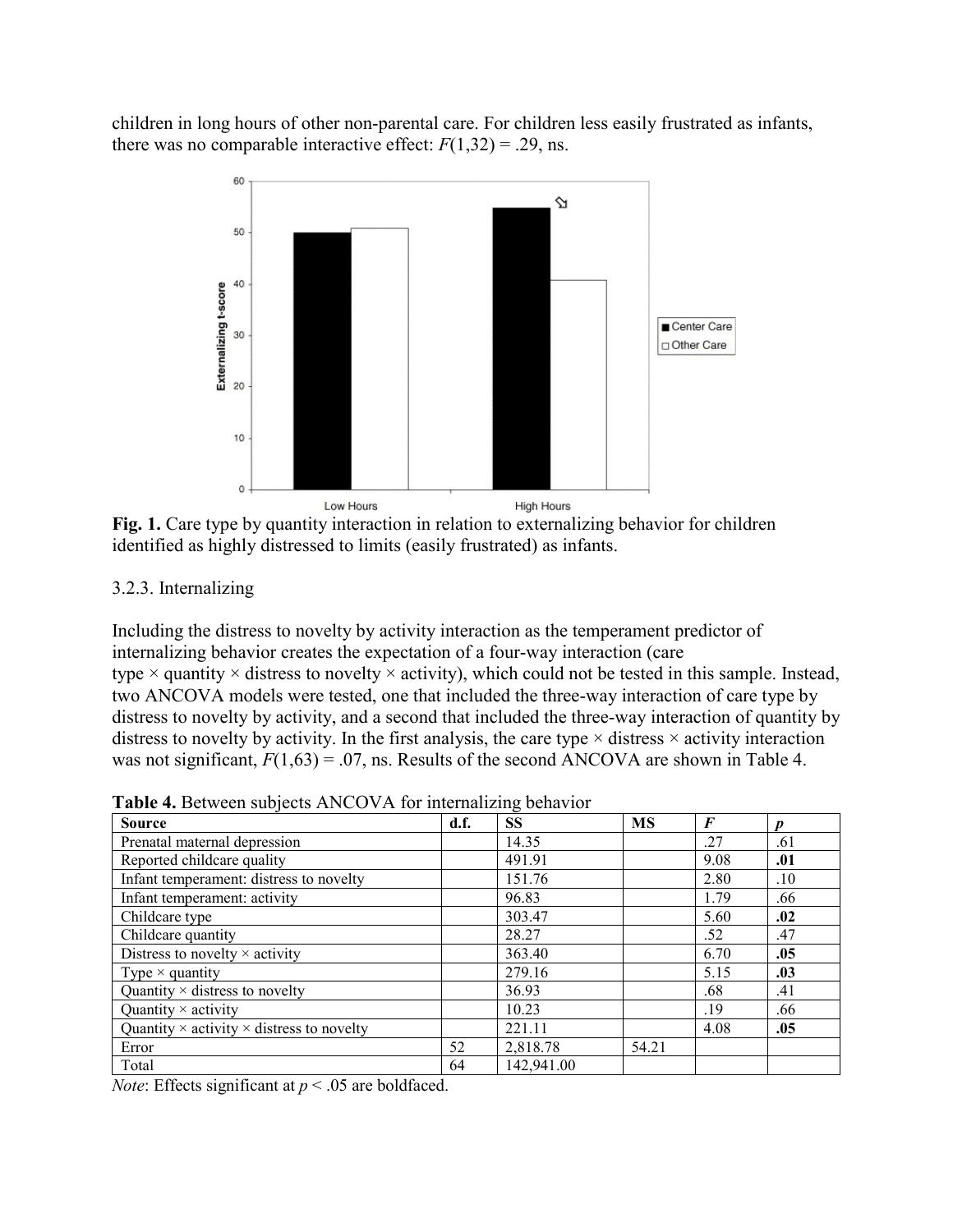Internalizing varied as a function of reported childcare quality and infant temperament, with higher quality associated with less, and a more reactive temperament (distress to novelty by activity) associated with more internalizing behavior. As hypothesized, care type interacted with care quantity to predict internalizing, and the three-way interaction of care quantity and temperament (quantity  $\times$  distress to novelty  $\times$  activity) was significant as well.

To interpret the *distress to novelty by activity interaction*, separate ANCOVA were conducted for groups above and below the median on infant activity, including infant temperament, care type, and care quantity as fixed factors, maternal depression and reported care quality as covariates. In the high activity group, there were mean differences in internalizing as a function of distress to novelty,  $F(1,30) = 5.14$ ,  $p < .05$ ,  $M = 52.31$ , S.E. = 2.74, and  $M = 43.32$ , S.E. = 2.21, for high and low distress to novelty, respectively. There was no comparable effect of distress to novelty in the low activity group,  $F(1,32) = .04$ , ns, and mean values of internalizing were low (relative to those of high distress, high active infants),  $M = 42.21$ , S.E. = 2.09, and  $M = 42.93$ , S.E. = 3.04, for high and low distress to novelty, respectively. Thus, children identified as infants as both highly distressed by and highly active in response to novelty were more internalizing at 2  $\frac{1}{2}$  than other children.

To interpret the *care type by quantity interaction*, separate ANCOVA were conducted in groups high or low on quantity (i.e., hours of care per week). Care type and infant distress to novelty were fixed factors, with reported care quality, maternal depression, and infant activity covaried. Contrary to expectation, there was no effect of care type in the high hours group,  $F(1,20) = .00$ , ns, whereas in the low/no hours group, internalizing behavior differed as a function of care type,  $F(1,42) = 13.32$ ,  $p < .001$ . Children in center care for 30 or fewer hours a week were *less* internalizing than those in other types of care (i.e., other non-parental for fewer hours, or parental care),  $M = 37.91$ , S.E. = 2.77, and  $M = 49.54$ , S.E. = 1.31, for center and other care, respectively.

To interpret the three-way interaction, and determine whether highly reactive (to novelty) infants who spent long hours in non-parental care were more internalizing than comparable children who spent few (or no) hours in non-parental childcare, separate ANCOVA were conducted for groups above and below the median of distress to novelty. Care quantity and type, and infant activity, were fixed factors, with reported care quality covaried. For children distressed by novelty as infants, quantity interacted with activity to predict

internalizing,  $F(1,31) = 9.35$ ,  $p < .01$ ; there was no comparable effect for children less distressed as infants,  $F(1,31) = .92$ , ns. As shown in Fig. 2, children highly distressed and highly active in response to novelty as infants were more internalizing if they spent long hours, than if they spent few or no hours in non-parental care.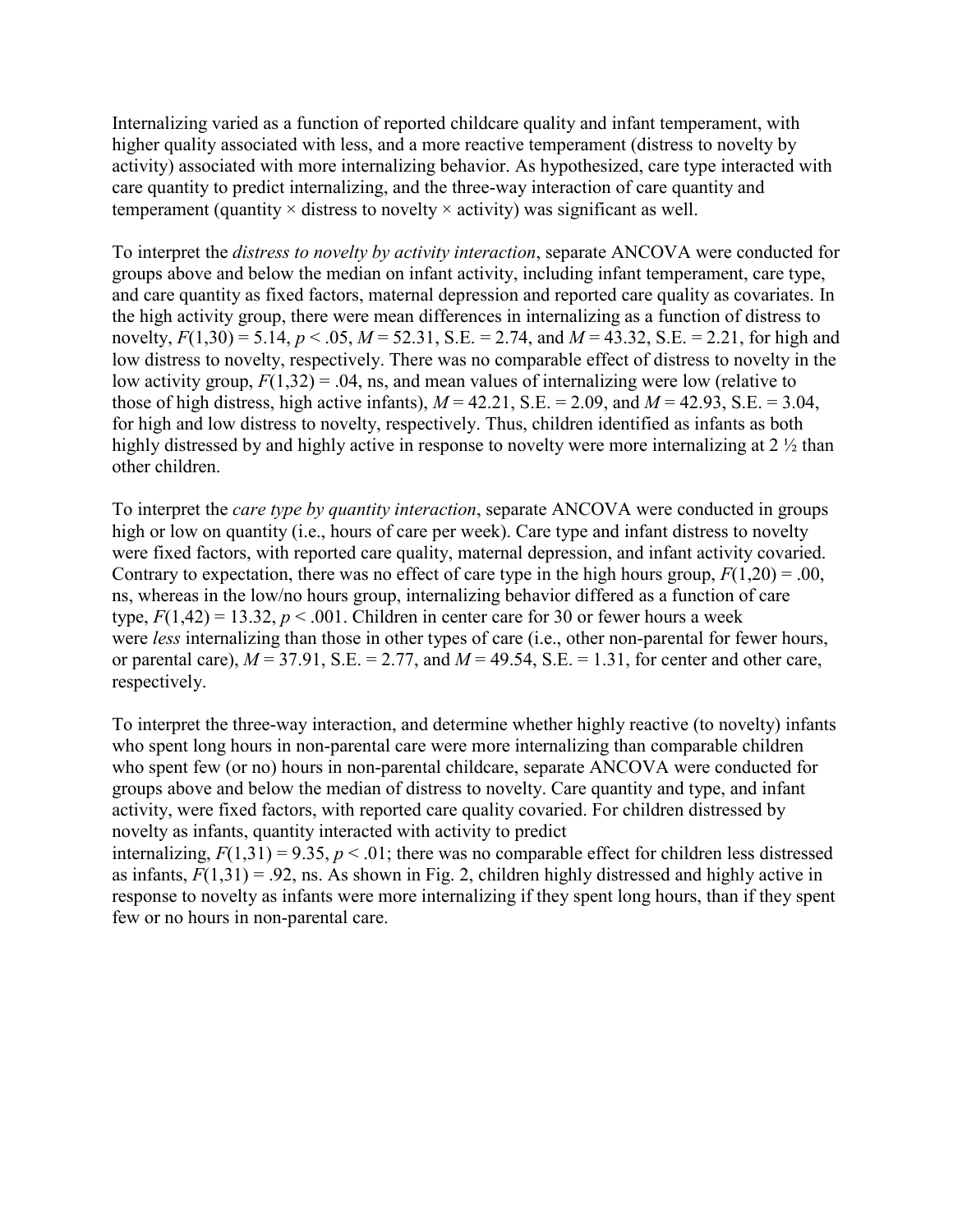

**Fig. 2.** Care quantity by activity interaction in relation to internalizing behavior for children identified as highly distressed by novelty as infants.

#### 3.2.4. Post-hoc analyses

As a further test of possible cumulative effects of long hours in childcare over time on child behavior, we recalculated the ANCOVAs, substituting care quantity at 6 months for care quantity at 2 ½. We reasoned that if the three-way interactions that included care quantity remained significant with this substitution, it would suggest that early exposure to long hours of childcare might be affecting children's development, or contribute in a cumulative way to the effects of long hours in childcare observed at 2 ½ years.

There were no main effects of quantity of childcare at 6 months or two-way interactions in relation to internalizing at 2  $\frac{1}{2}$  years, all p values  $> 20$ . However, care quantity at 6 months interacted with infant distress to novelty and activity in response to novelty to predict internalizing behavior at 2 ½ years, controlling for covariates, and main effects, and two-way interactions,  $F(1,52) = 4.52$ ,  $p < .05$ . This replicated within the smaller childcare sample,  $F(1,27) = 5.68$ ,  $p < .05$ , indicating that the effect was not a function of including children cared for exclusively by parents in the analyses. To interpret the interaction, ANCOVA were conducted within groups of infants cared for more and less than 30 h a week at 6 months. In the long hours group, distress to novelty and activity interacted to predict internalizing behavior at 2  $\frac{1}{2}$ ,  $F(1,24) = 8.33$ ,  $p < 0.01$ , whereas in the few or no hours group, the effect was not significant,  $F(1,26) = 0.70$ . Infants high in distress and activity to novelty in long hours of care at 6 months were more internalizing,  $M = 57.15$  (S.E.  $= 3.13$ ) than comparable infants in fewer hours of care,  $M = 47.23$  (S.E.  $= 4.48$ ). Infants low in distress and activity, and in few hours of care at 6 months, were least internalizing,  $M = 34.14$  (S.E. = 5.86).

There was no comparable effect when the three-way interaction of quantity of care at 6 months was included with infant distress to limits and care type at 2 ½ to predict externalizing behavior, controlling for covariates, main effects, and two-way interactions,  $F(1,53) = .92$ , ns. Nor was the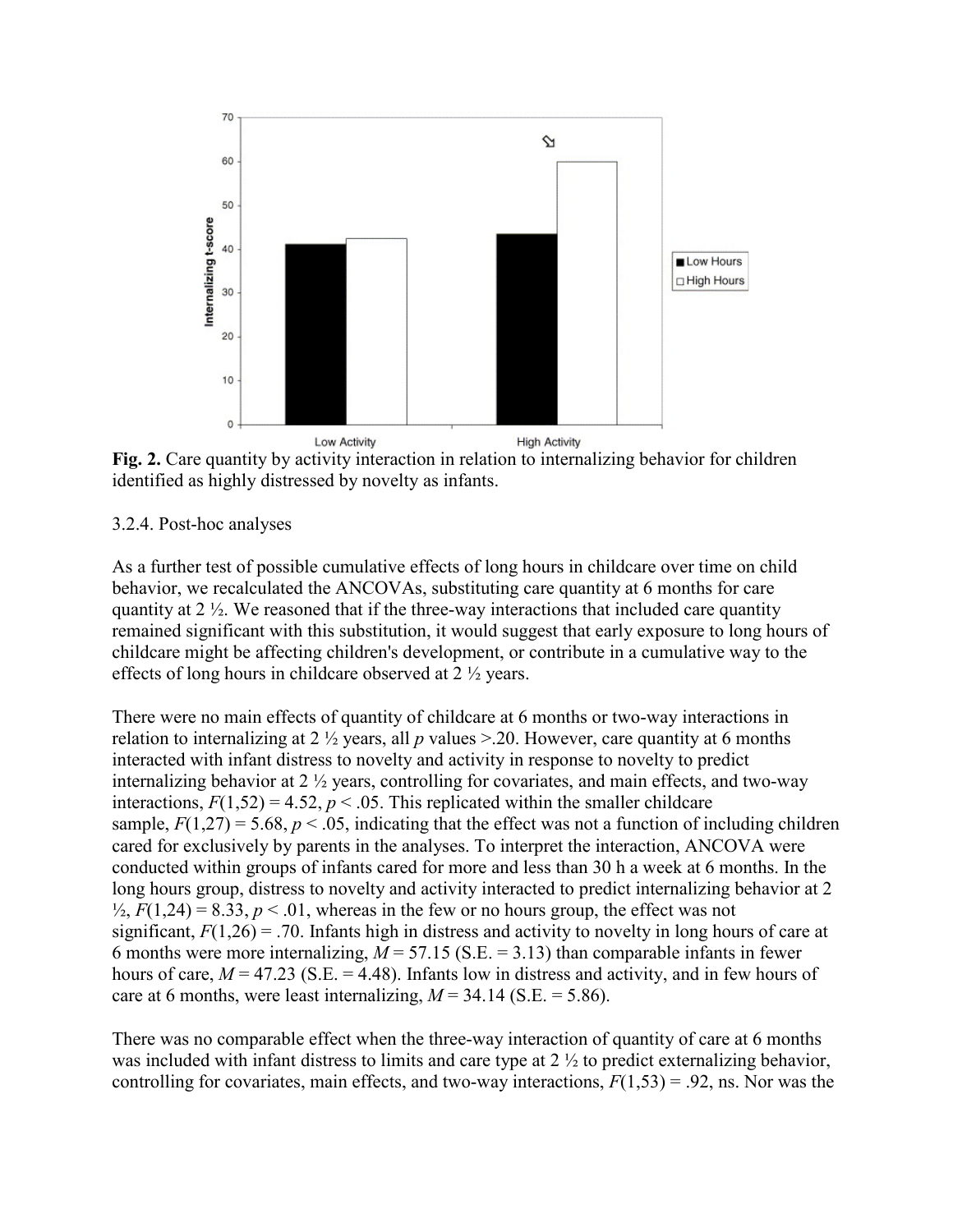main effect of 6-month quantity of childcare, or any two-way interaction including that variable, significant in relation to externalizing behavior, all *p*values >.20.

## **4. Discussion**

From these data, it appears that negative effects of long-hours in non-parental care depend on the context in which care occurs and the temperaments of the children involved. Additionally, emotion-specific patterns of infant temperament are linked with specific behavioral outcomes; distress to limits (ease of frustration) predicts externalizing, and distress to novelty (with activity) predicts internalizing, together with characteristics of non-parental childcare. The specificity of these effects suggests that global measures of temperament used in some other studies may have undermined efforts to detect interactive effects of temperament and childcare on children's behavior.

When easily frustrated infants spent long hours in center-based childcare at 2  $\frac{1}{2}$ , they engaged in more externalizing behavior than comparable infants who spent long hours in other types of nonparental childcare. No such effects were observed for children who were less easily frustrated as infants, identifying infant temperament as a moderator of the effects of subsequent childcare experience on child behavior. This fits what we know to date about the opportunities for frustration that center-based childcare tends to create by virtue of the competition and conflict that can arise in large groups of same-age children, and the rules governing the timing and changes in activities that often emerge in such contexts. It follows that children, who by temperament are easily frustrated by limits on their goal-directed behavior, will react more strongly to this set of conditions than less easily frustrated children, and because the effect of such experiences is cumulative, more so when they spend long hours in center-based care.

The finding reported above extends previous research on childcare in that neither the interactive effect of childcare type by quantity, nor its interaction with infant temperament, has been reported previously in relation to externalizing behavior. In the NICHD study (2003), having center care as a primary placement over a greater proportion of epochs predicted teacherreported problems and conflicts in kindergarten, controlling care quantity, demonstrating only a main effect of center-based childcare. Absence of a main effect of quantity of childcare in this study, in contrast to the NICHD (2003) study, may reflect the fact that the majority of children in center care at 2 ½ were not in center care 2 years earlier, limiting any cumulative effect. Moreover, at 2 <sup>1/2</sup>, children were younger than the NICHD children for whom main effects of care quantity were reported. The negative impact of long hours in center-care may increase when it occurs over several years.

A similar moderating effect of infant temperament occurred in relation to internalizing behavior. For children who were highly reactive to novelty as infants (more distressed *and* more active), those in more than 30 h of non-parental care a week at  $2\frac{1}{2}$  years were significantly more internalizing than comparable children in non-parental care for fewer hours or not at all. Less reactive children showed no elevated internalizing behavior when they spent long hours in nonparental childcare. Thus, the impact of long hours of non-parental care during the third year of life on concurrent internalizing behavior appears to depend on temperamental characteristics of children assessed 2 years earlier, before most had entered center care. However, the finding that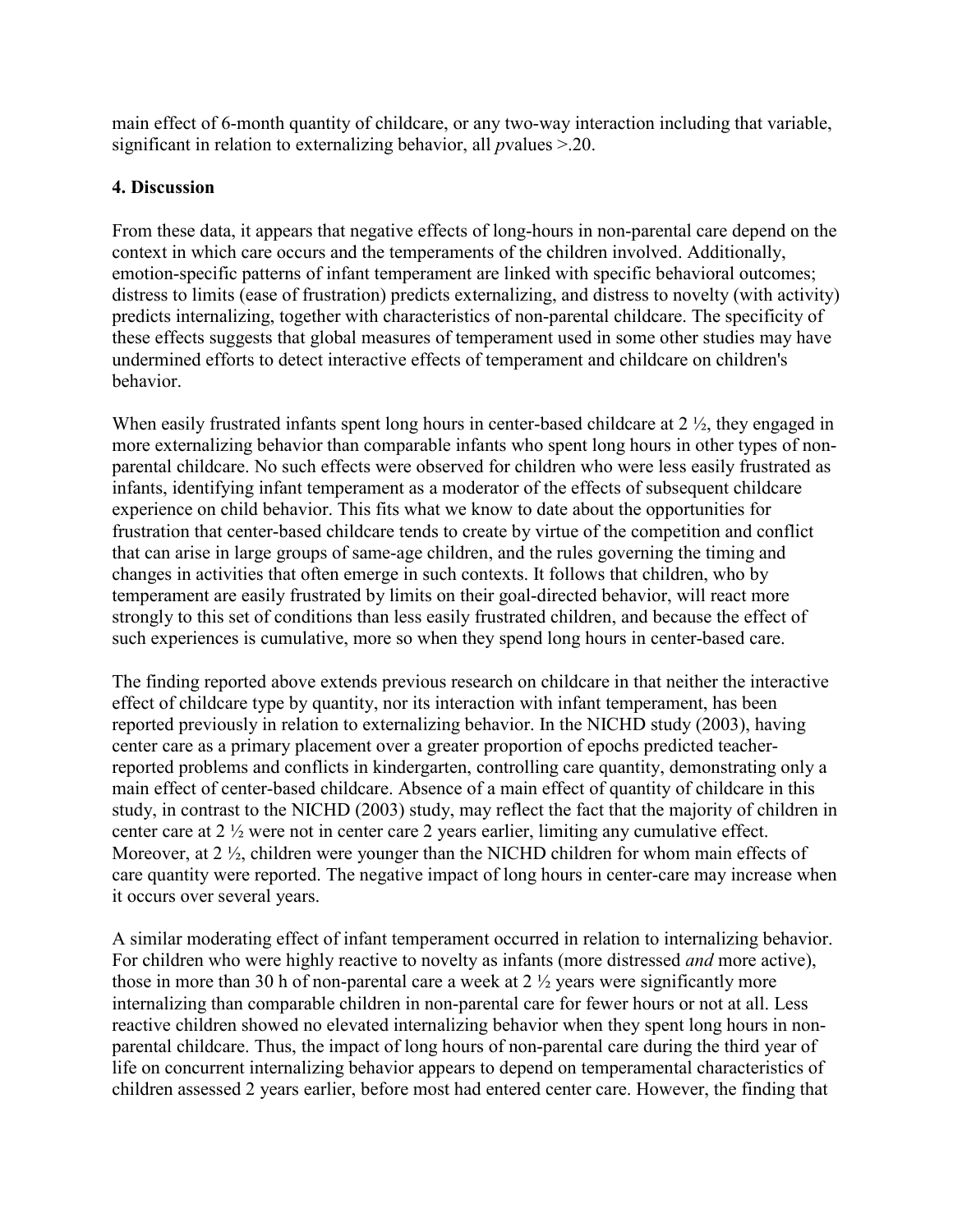early temperament interacted also with long hours of non-parental care at 6 months introduces the possibility that long hours of childcare that begin early and continue contribute to the development of internalizing behavior in young children. There were too few children in this sample who were both highly reactive to novelty and who reduced the amount of time they spent in non-parental care over the 2 years to test this hypothesis (by comparing reactive children who continued in long hours of care with those who reduced the amount of non-parental care).

Additionally, type and quantity of care operated differently in relation to internalizing than externalizing behavior. Specifically, among children in few or no hours of non-parental care, those in center care exhibited the *least* internalizing behavior. This was unexpected in light of prior research in which cortisol increased during the day more in center care than in family day care (Dettling et al., 2000), but consistent with Gunnar, Tout, de Haan, Pierce, and Stansbury's (1997) report that in half-day nursery school, cortisol levels decreased from morning to afternoon, much as they did at home. We infer from this that the interaction of care type and quantity may reflect a beneficial effect of fewer hours in center-based childcare on children's internalizing, as much as a detrimental effect of long hours in center-based childcare, assuming comparable quality. For children predisposed to internalizing by virtue of their early reactivity to novelty, being in center care for shorter periods may provide opportunities for interaction that counteract their tendency to withdraw, and trained teachers may foster such interactions. Fox, Henderson, Rubin, Calkins, and Schmidt's (2001) finding that children identified as highly reactive to novelty at 4 months were less inhibited at age 2 if they had experienced non-parental care is consistent with this reasoning, although length of time in childcare was not considered in that study. Nevertheless, it is too soon to discount long hours in center care as a contributor to internalizing behavior for predisposed children because the small sample precluded testing the four-way interaction (care type  $\times$  quantity  $\times$  distress to novelty  $\times$  activity) that addresses this question.

That long hours in childcare (in conjunction with type of care and/or temperament) were associated with more externalizing and internalizing behaviors controlling for other variables increases confidence in the validity of the findings. Specifically, interactive effects were not attributable to maternal characteristics (i.e., education or depression), although pre-existing characteristics of mothers were associated with differences in children's externalizing and internalizing behaviors. Nor were they confounded by differences in care quality (as reported by mothers); interactive effects remained with reported quality controlled. Nevertheless, higher quality childcare was associated with less externalizing and internalizing, and remained significant after variance associated with other simple effects and interactions was accounted for, replicating previous findings. Thus, these data confirm the significance of high quality childcare for children's development, and, in so doing, support the construct validity of the maternal-report measure of childcare quality used in this study.

#### 4.1. Conclusions, limitations, and future research

Taken together, the findings lend credibility to the inference that the effect of long hours in nonparental care on children's externalizing and internalizing behaviors depends on their temperamental characteristics identified during infancy, either before they began non-parental care, or shortly thereafter. They indicate also that, for externalizing, effects of long hours are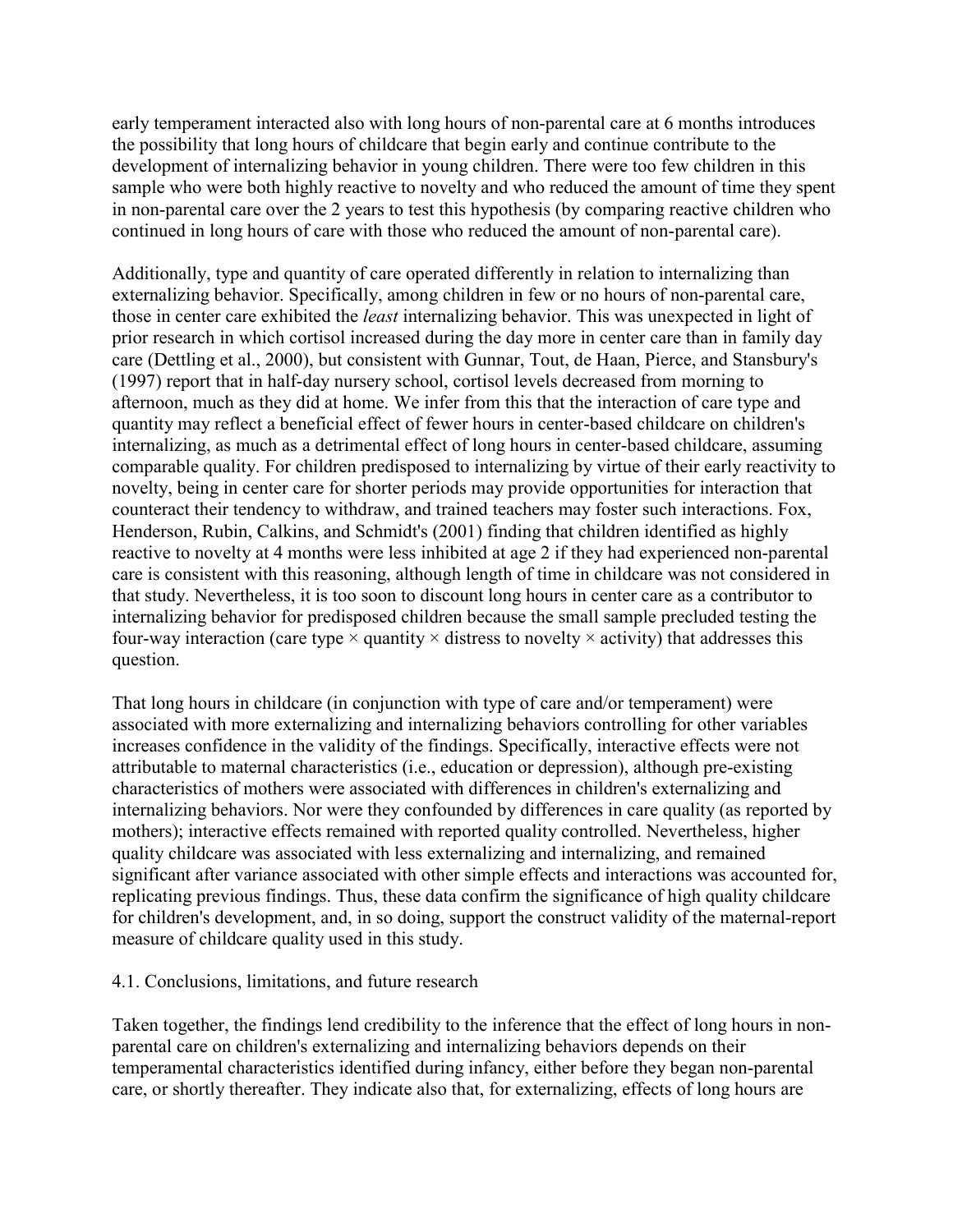greater in center-based than in other non-parental childcare. Nonetheless, other variables not included in the study could explain the results, or variables that could not be adequately tested given the sample size might delimit further the conditions under which long hours in center care impact child behavior. It follows that research is needed in the following areas.

First, for reasons outlined above, the findings need to be replicated using a standard measure of childcare quality with a larger, more heterogeneous sample. The current sample consisted entirely of healthy, full-term infants, with relatively well-educated mothers, from Caucasian families with adequate incomes. For infants or families at greater biological or social/economic risk, effects of long hours in center care may be quite different (Love et al., 2003).

Second, measures of infant temperament, assessments of child behavior, as well as depressive symptoms and childcare quality, were based primarily on maternal reports, suggesting that source variance could explain some findings. This possibility is diminished, however, by the simultaneous inclusion of variables in the ANCOVA models, with the consequence that any shared variance, including source variance, is removed as a confounding factor. Nevertheless, replication of these findings using independent assessments of child behavior is needed.

Third, the cumulative impact of long hours of non-parental care that begin early and continue over time, on children predisposed to developing internalizing behavior by virtue of their early reactivity to novelty, remains to be tested.

Fourth, we need more fine-grained analyses of the conditions that exist in different types of nonparental care that contribute to differences in children's behavioral development. Although in this study we have considered possible detrimental effects of long hours in center-based childcare, on at least some children, the beneficial effects of center-based care on other children are well documented (e.g., Love et al., 2003). Thus, a useful next step in childcare research is identification of the contextual variables that explain why long hours in center-based childcare sometimes lead to increases in young children's externalizing and internalizing behaviors. In establishing the basis for the current study, we identified explanations of center care effects that could serve as the basis for future inquiries (e.g., that the demand for social interaction that tends to occur in large groups of children may increase stress levels for children who prefer less interaction, and for other children because of the increased potential for conflict that occurs as interactions multiply). The opportunity is ripe for collaboration between practitioners and researchers in an effort to identify and implement changes in childcare centers, and to evaluate their effects on children's and teachers' stress and behavior.

#### **Acknowledgements**

We are grateful to the families who participated in this research, to the Visiting Nurse Association, Beginnings, and Primetime for their help recruiting participants, James Long for his technical assistance, Dr. Robert Volpe for his statistical assistance, Ellen Leen for assisting in the development of infant behavior coding schemes, and to the undergraduates and volunteers who assisted with data entry, transcribing, and coding: Kerry Modry, David Centerbar, Julie Mulhern, Amanda Werner, Regina Miller, Jeannine Pablo, Maya Carlet, Samantha Thomas, Kerstin Grieshaber, Erica Hendalion, Amanda Heldt, Allyson Stern, Lisa Badanes, Lynne Babchuck,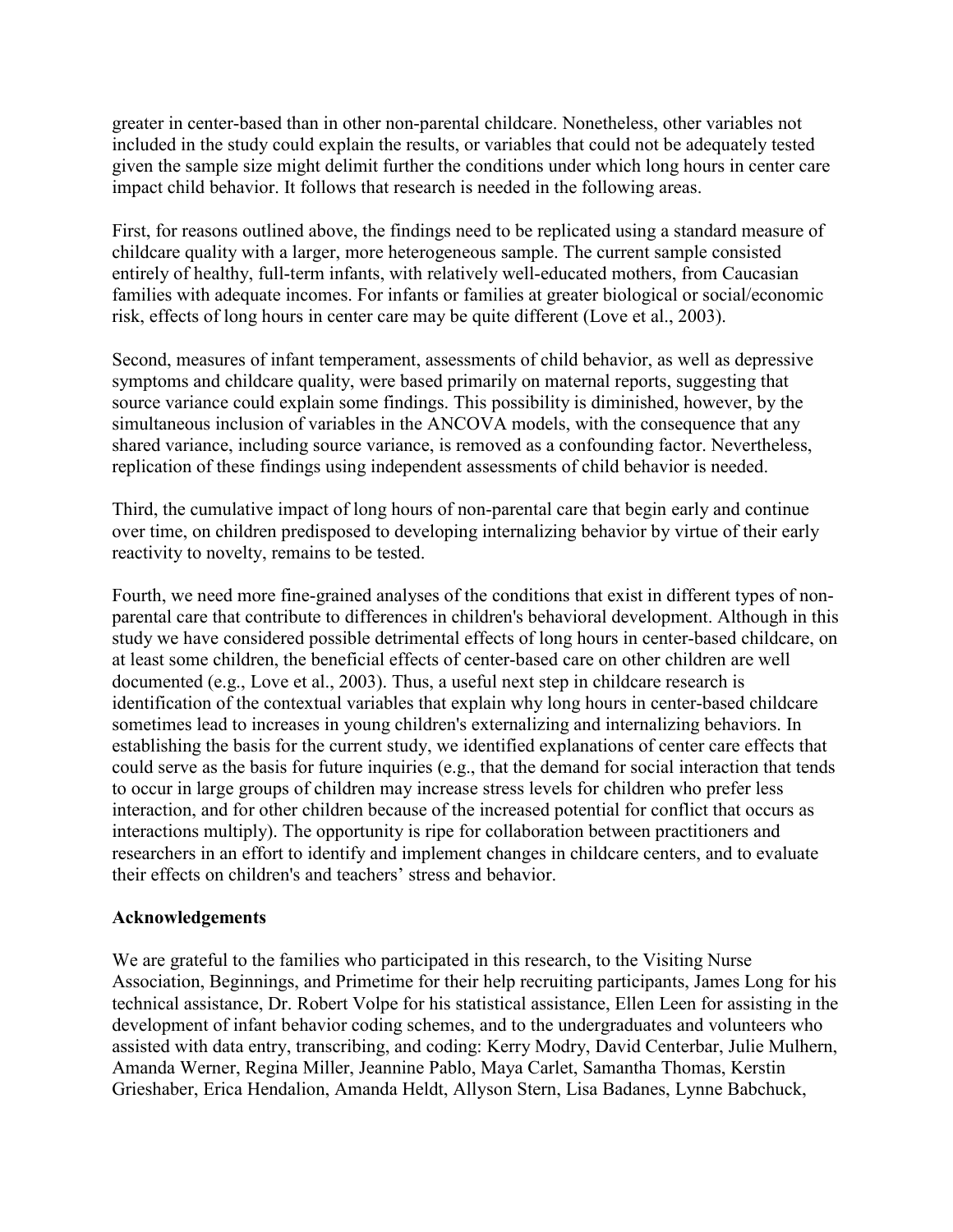Emily Vilardo, Heather Kline, Michelle Clancy, Gina Berrera, Betsy Sprague, and Shamila Lekka.

## **Notes**

<sup>1</sup> There were no moderating effects of infant behaviors in the frustration tasks on distress to limits (unpublished data), and hence no reason to include those tasks in this report. <sup>2</sup> There were no mean differences in externalizing and internalizing behavior for children in exclusive parental care and those in other (non-center-based) non-parental care, controlling for other childcare variables and covariates,  $M = 47.01$ , S.E. = 2.28, and  $M = 49.56$ , S.E. = 1.62, respectively, for externalizing, and  $M = 48.06$ , S.E. = 1.98, and  $M = 47.70$ , S.E. = 2.22, respectively, for internalizing behavior. Therefore, to maintain statistical power, these groups were combined for most analyses comparing children in center-based childcare with other children.

# **References**

Achenbach, T. M. (1992). Manual for the Child Behavior Checklist/2–3 and 1992 profile. Burlington: University of Vermont Department of Psychiatry.

Belsky, J. (2001). Developmental risks (still) associated with early child care. Journal of Child Psychology and Psychiatry, 42, 845–859.

Crockenberg, S. (2003). Rescuing the baby from the bathwater: How gender and temperament (may) influence how childcare affects child development. Child Development, 74, 1034–1038.

Crockenberg, S., & Leerkes, E. (2003, April). Infant behavior regulates negative affect and predicts emotional and behavioral development. Symposium presentation at the biennial meetings of the Society for Research in Child Development, Tampa, FL.

Dawson, G. (1994). Development of emotional expression and emotion regulation in infancy: Contributions of the frontal lobe. In G. Dawson & K. W. Fischer (Eds.), Human behavior and the developing brain (pp. 346–379). New York: Guilford.

Dettling, A. C., Parker, S. W., Lane, S. K., Sebanc, A. M., & Gunnar, M. R. (2000). Quality of care and temperament determine whether cortisol levels rise over the day for children in full-day child care. Psychoneuroendocrinology, 25, 819–836.

Donazella, B., Gunnar, M., Krueger, W., & Alwin, J. (2000). Cortisol and vagal tone responses to competitive challenges in preschoolers: Associations with temperament. Developmental Psychobiology, 37, 209–220.

Fabes, R., Hanish, L., & Martin, C. L. (2003). Children at play: The role of peers in understanding the effects of child care. Child Development, 74, 1039–1043.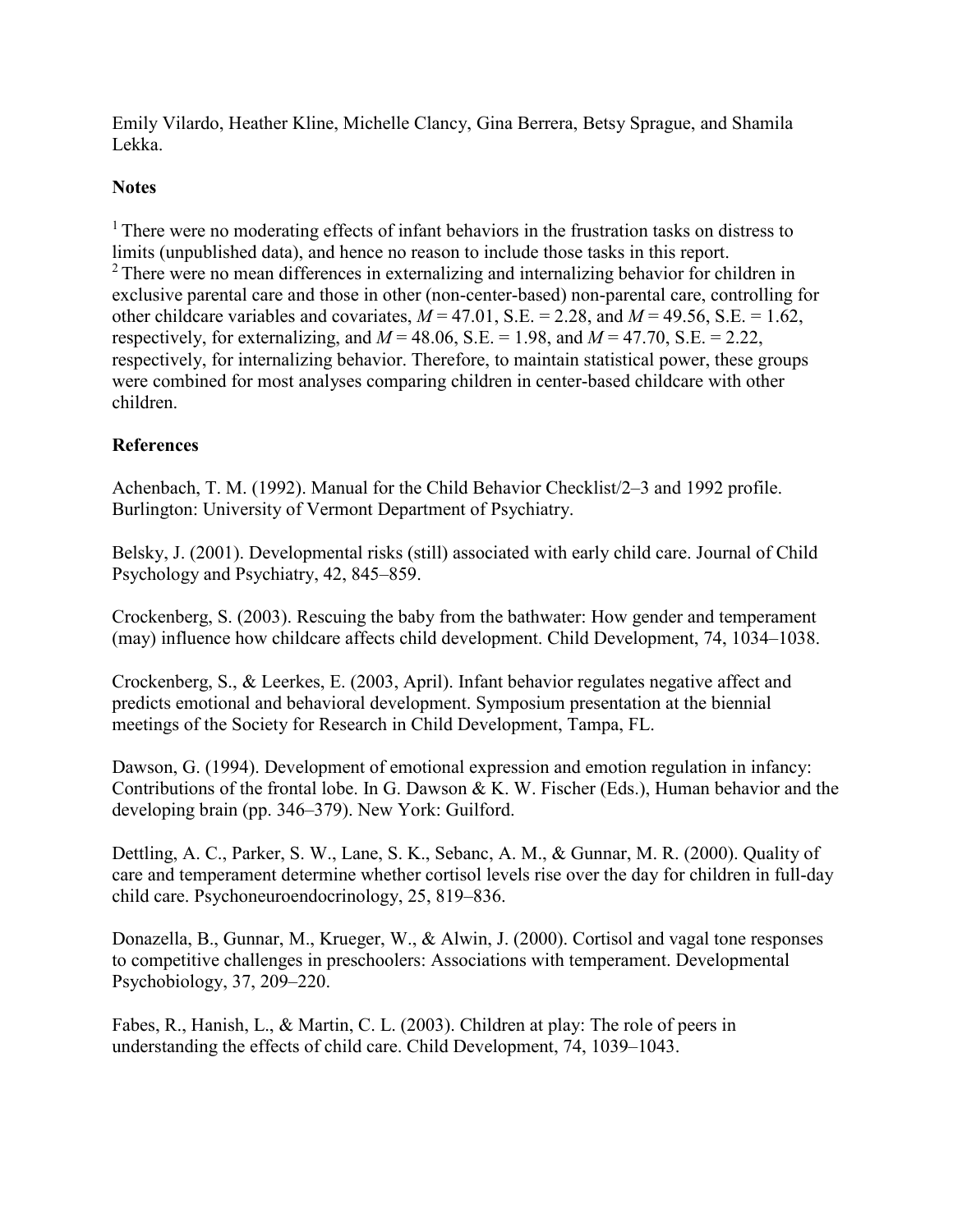Fox, N. A., Henderson, H. A., Rubin, K., Calkins, S. D., & Schmidt, L. A. (2001). Continuity and discontinuity of behavioral inhibition and exuberance: Psychophysiological and behavioral influences across the first four years of life. Child Development, 72, 1–21.

Goldsmith, H. H., Rieser-Danner, L. A., & Briggs, S. (1991). Evaluating convergent and discriminant validity of temperament questionnaires for preschoolers, toddlers, and infants. Developmental Psychology, 27, 566–579.

Gunnar, M. R., Tout, K., de Haan, M., Pierce, S., & Stansbury, K. (1997). Temperament, social competence, and adrenocortical activity in preschoolers. Developmental Psychobiology, 31, 65– 85.

Harper, L., & Huie, K. S. (1998). Free play use of space by preschoolers from diverse backgrounds: Factors influencing activity choice. Merrill-Palmer Quarterly, 44, 423–446.

Kagan, J., Snidman, N., Zentner, M., & Peterson, E. (1999). Infant temperament and anxious symptoms in school age children. Development and Psychopathology, 11, 209–224.

Kipp, E. (1995). Daycare adjustment, temperament, cortisol reactivity, and illness as predictors of social behavior in daycare-attending children. Dissertation Abstracts International, 56 (2-B), 0730, US, University Microfilms International.

Love, J., Harrison, L., Sagi-Schwartz, A., van Ijzendoorn, M., Ross, C., Ungerer, J., et al. (2003). Child care quality matters: How conclusions may vary with context. Child Development, 74, 1021–1033.

NICHD Early Child Care Research Network. (1998). Early child care and self-control, compliance and problem behavior at 24 and 36 months. Child Development, 69, 1145–1170.

NICHD Early Child Care Research Network. (2003). Does the amount of time spent in child care predict socioemotional adjustment during the transition to kindergarten? Child Development, 74, 976–1005.

Radloff, J. S. (1977). The CES-D Scale: A self-report depression scale for research in the general population. Applied Psychological Measurement, 1, 385–401.

Rothbart, M. K. (1981). Measurement of temperament in infancy. Child Development, 52, 569– 578.

Rothbart, M. K., & Goldsmith, H. H. (1985). Three approaches to the study of infant temperament. Developmental Review, 5, 237–260.

Rothbart, M. K., Ziaie, H., & O'Boyle, C. G. (1992). Self regulation and emotion in infancy. New Directions for Child Development, 55, 7–23.